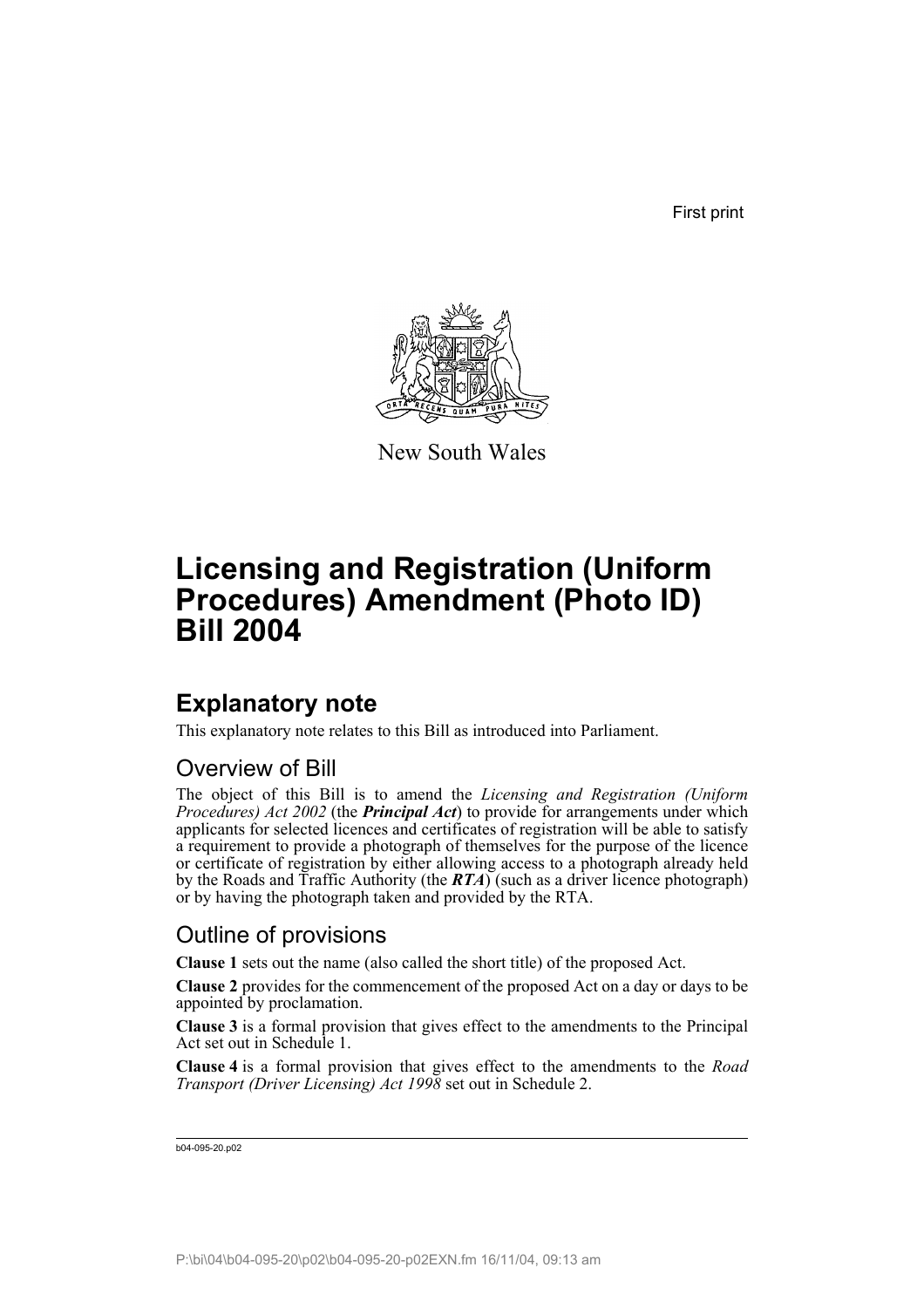Explanatory note

### **Schedule 1 Amendment of Licensing and Registration (Uniform Procedures) Act 2002**

**Schedule 1 [5]** inserts a new Part 4A into the Principal Act to provide for the arrangements referred to in the Overview.

The proposed Part contains the following provisions:

- (a) Proposed section 80A provides for the application of the proposed Part to selected licences and certificates of registration.
- (b) Proposed section 80B contains definitions of expressions used in the proposed Part.
- (c) Proposed section 80C provides for the Director-General of the Department of Commerce to enter into arrangements (*photo-access arrangements*) with the RTA, licensing and registration authorities and service providers to facilitate the provision by the RTA to those authorities of photographs of applicants for licences and certificates of registration to which the proposed Part applies. An applicant required to provide a photograph can be required to provide the photograph by means of the photo-access arrangements. Applicants will have a choice of authorising the use of a photograph already held by the RTA or having a new photograph taken by the RTA.
- (d) Proposed section 80D provides further detail on what the photo-access arrangements can include, such as provision for the exchange of information between the RTA and participating authorities for the purposes of identity checks and provision for service providers to provide information services on behalf of the RTA and participating authorities in connection with the arrangements.
- (e) Proposed section 80E authorises the RTA, participating authorities and service providers to enter into the photo-access arrangements and extends their functions to include functions conferred or imposed by the photo-access arrangements.
- (f) Proposed section 80F requires a participating authority to accept a photograph provided under the photo-access arrangements unless the arrangements permit rejection of the photograph in certain limited circumstances.
- (g) Proposed section 80G provides for the application of provisions of proposed sections 80H–80K for the security and protection of photographs to photographs held by the RTA, a participating authority or a service provider that were taken or provided for the purposes of the photo-access arrangements. These provisions do not extend to photographs held by the RTA that are already held by the RTA (which are the subject of existing security and protection provisions of the *Road Transport (Driver Licensing) Act 1998*).
- (h) Proposed section 80H limits the purposes for which photographs can be kept and used by the RTA, a participating authority or a service provider.

Explanatory note page 2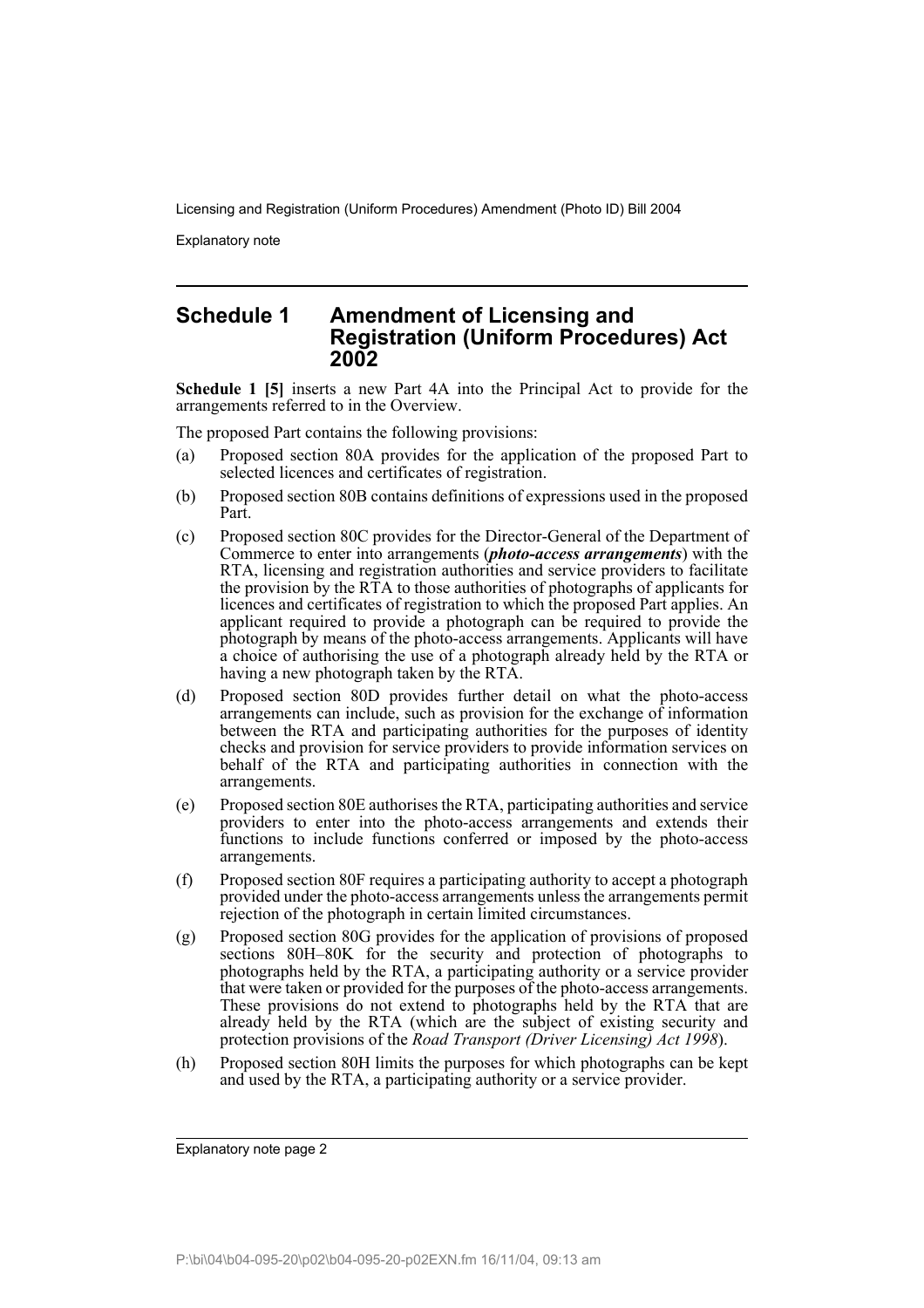Explanatory note

- (i) Proposed section 80I limits the purposes for which photographs can be released by the RTA, a participating authority or a service provider.
- (j) Proposed section 80J provides for the RTA to be the public sector agency responsible under the *Privacy and Personal Information Protection Act 1998* for giving a person access to their photograph and making appropriate alterations at their request.
- (k) Proposed section 80K requires the Director-General to ensure that the photo-access arrangements make appropriate provision for service providers under the arrangements to comply with sections 80H and 80I and information protection principles under the *Privacy and Personal Information Protection Act 1998*.

**Schedule 1 [6]** inserts a new Schedule 3A into the Principal Act to list the legislative provisions that provide for the selected licences and certificates of registration to which the photo-access arrangements will apply.

**Schedule 1 [1]–[4]** make consequential amendments.

## **Schedule 2 Amendment of Road Transport (Driver Licensing) Act 1998**

**Schedule 2** makes consequential amendments to the *Road Transport (Driver Licensing) Act 1998* to authorise photographs kept by the RTA under that Act (such as driver licence photographs) to be used, kept and released for the purposes of the photo-access arrangements.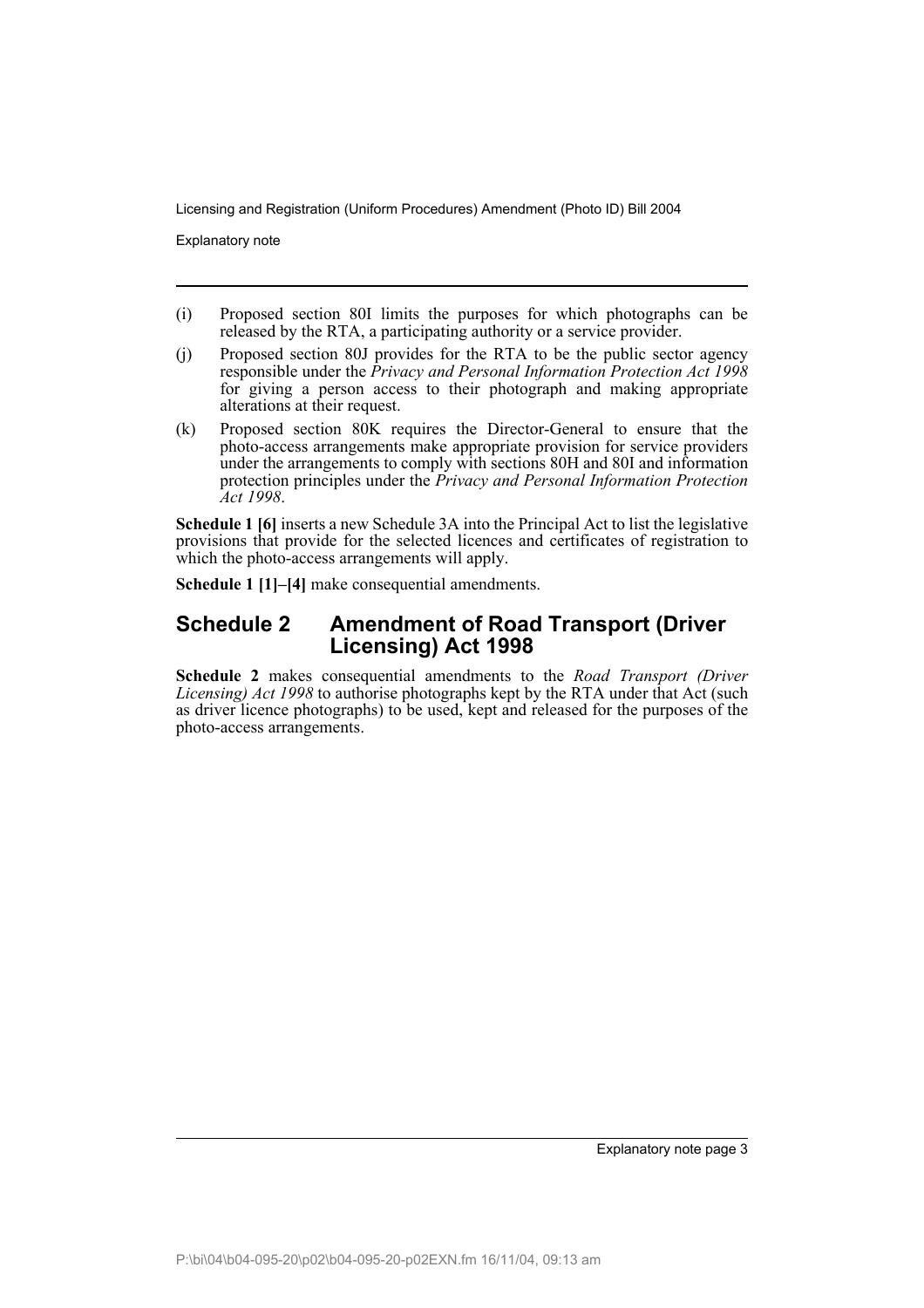Licensing and Registration (Uniform Procedures) Amendment (Photo ID) Bill 2004 Explanatory note

Explanatory note page 4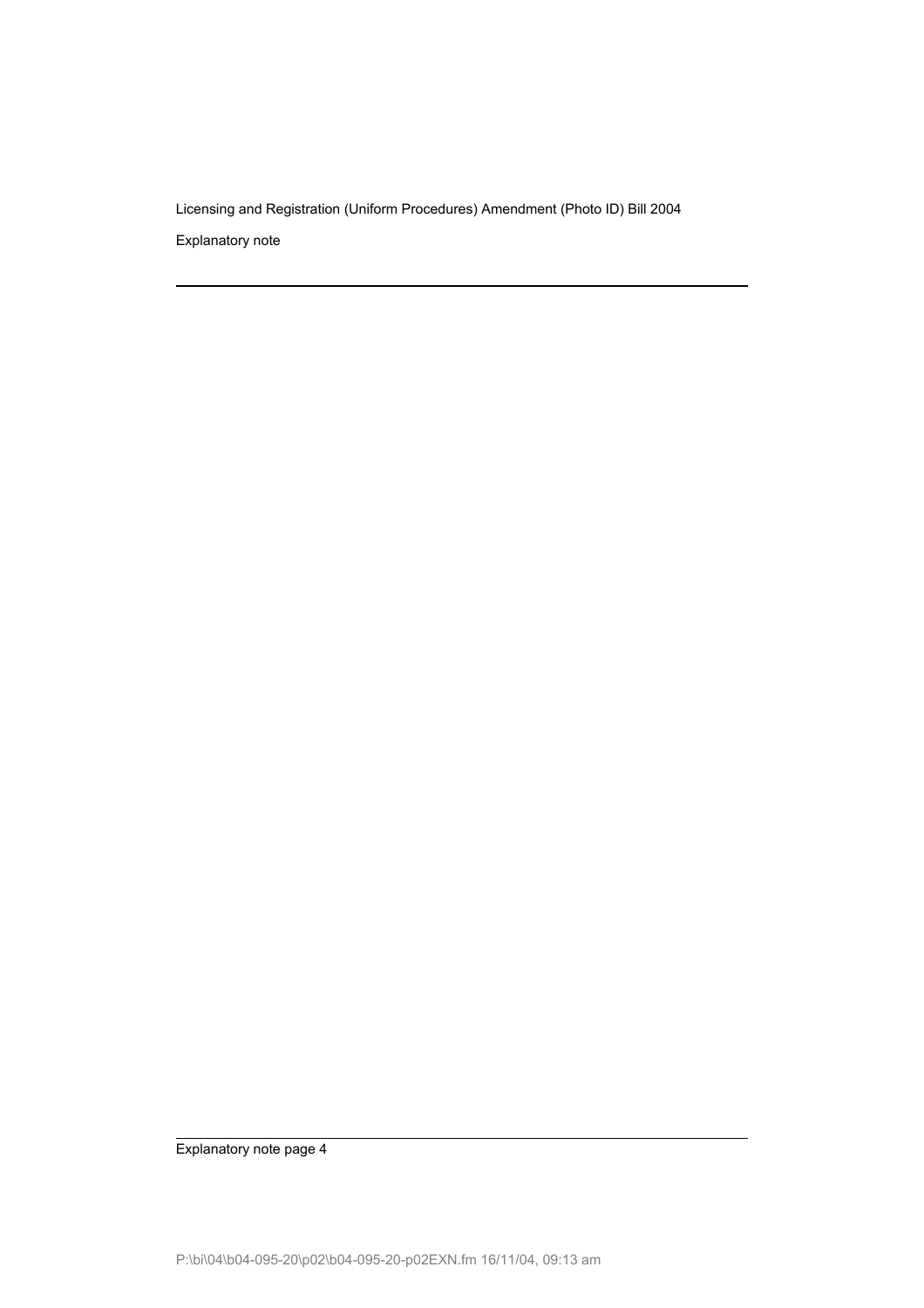First print



New South Wales

## **Licensing and Registration (Uniform Procedures) Amendment (Photo ID) Bill 2004**

## **Contents**

|            |                                                                                | Page           |
|------------|--------------------------------------------------------------------------------|----------------|
|            | Name of Act                                                                    | $\overline{2}$ |
|            | Commencement                                                                   | $\overline{2}$ |
| 3          | Amendment of Licensing and Registration (Uniform<br>Procedures) Act 2002 No 28 | $\overline{2}$ |
| 4          | Amendment of Road Transport (Driver Licensing) Act 1998<br>No 99               | 2              |
| Schedule 1 | Amendment of Licensing and Registration (Uniform<br>Procedures) Act 2002       | 3              |
| Schedule 2 | Amendment of Road Transport (Driver Licensing) Act 1998                        | 10             |
|            |                                                                                |                |

b04-095-20.p02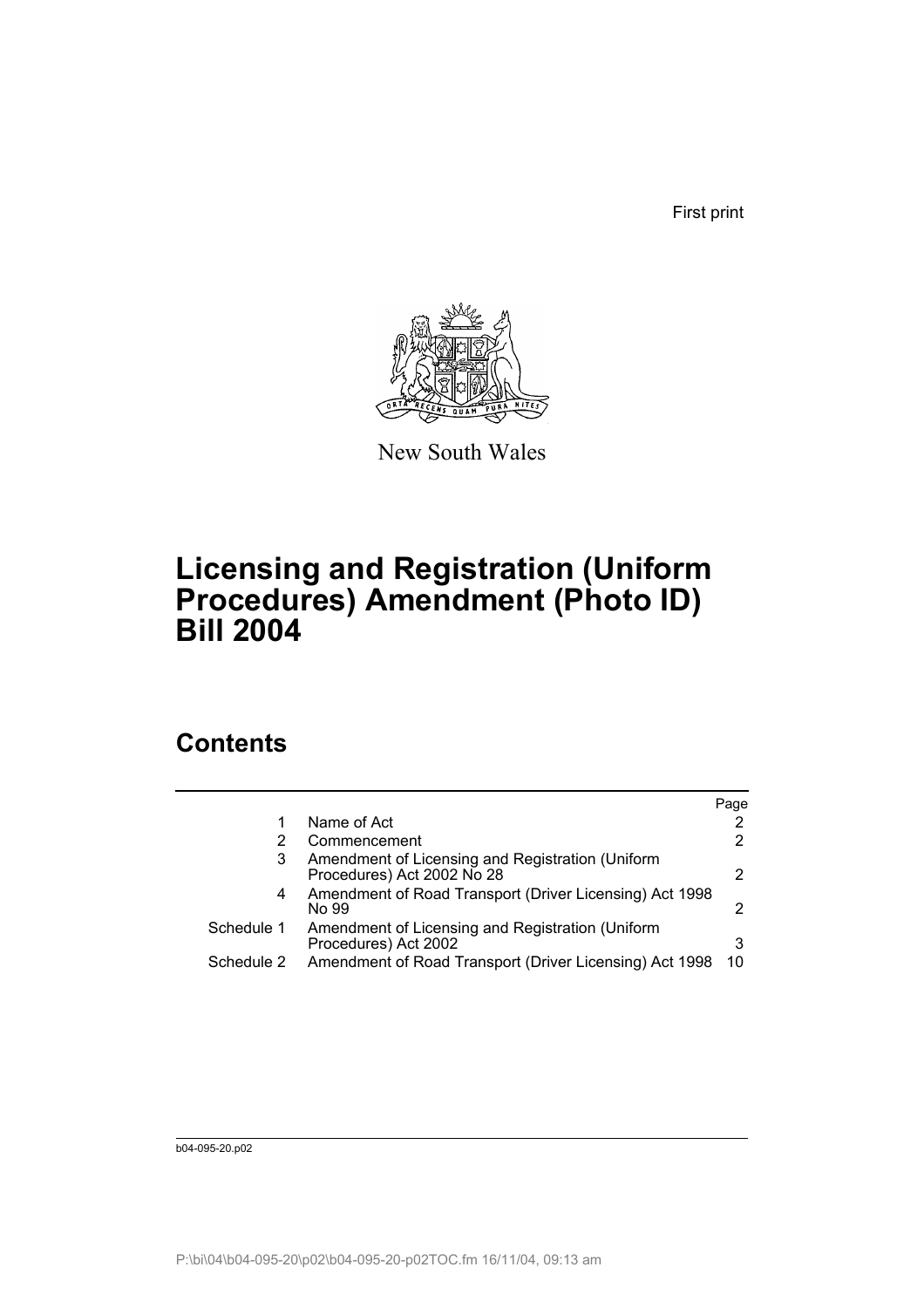**Contents** 

Page

Contents page 2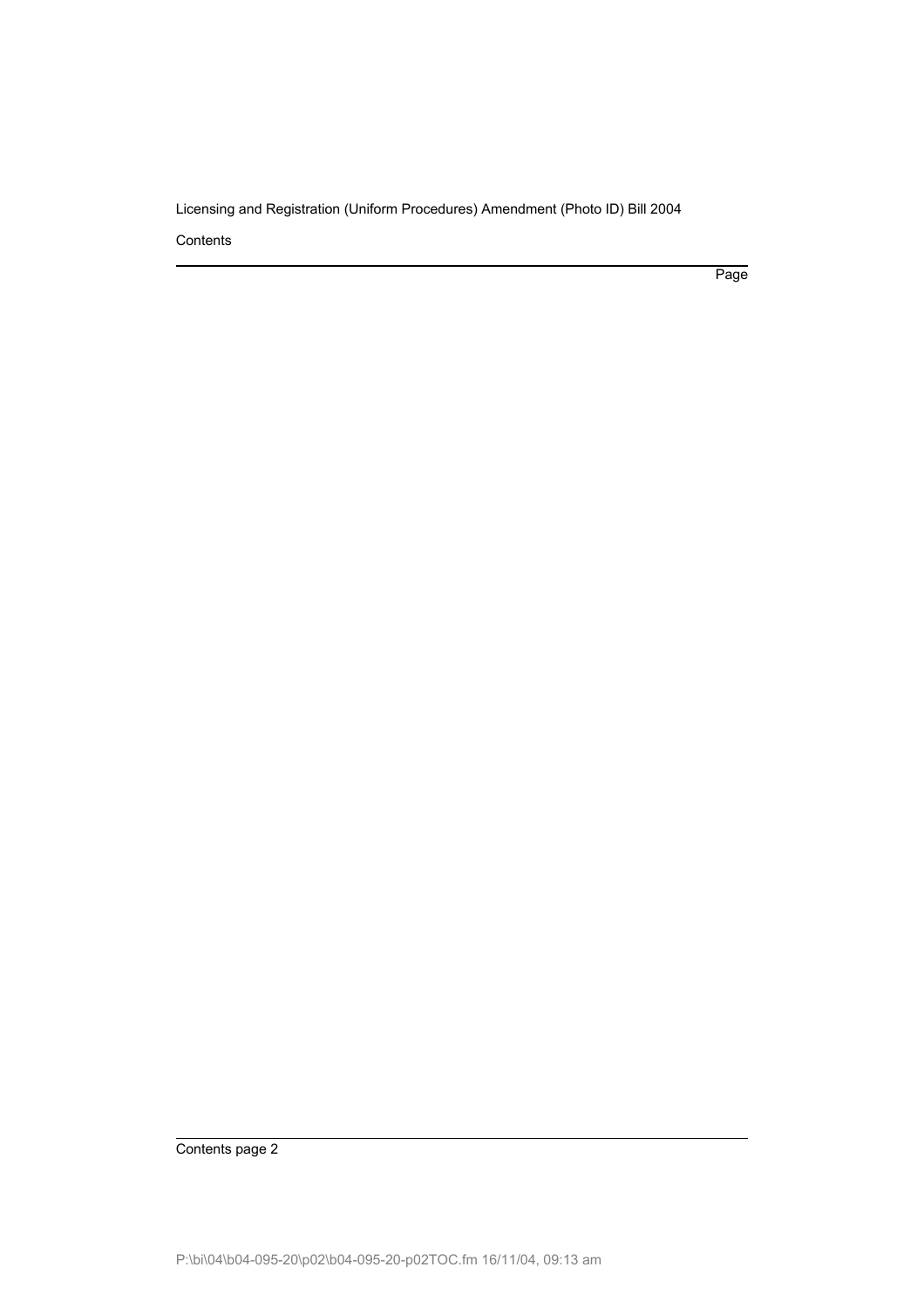

New South Wales

# **Licensing and Registration (Uniform Procedures) Amendment (Photo ID) Bill 2004**

No , 2004

### **A Bill for**

An Act to amend the *Licensing and Registration (Uniform Procedures) Act 2002* to make further provision for the provision of photographs by applicants; and for other purposes.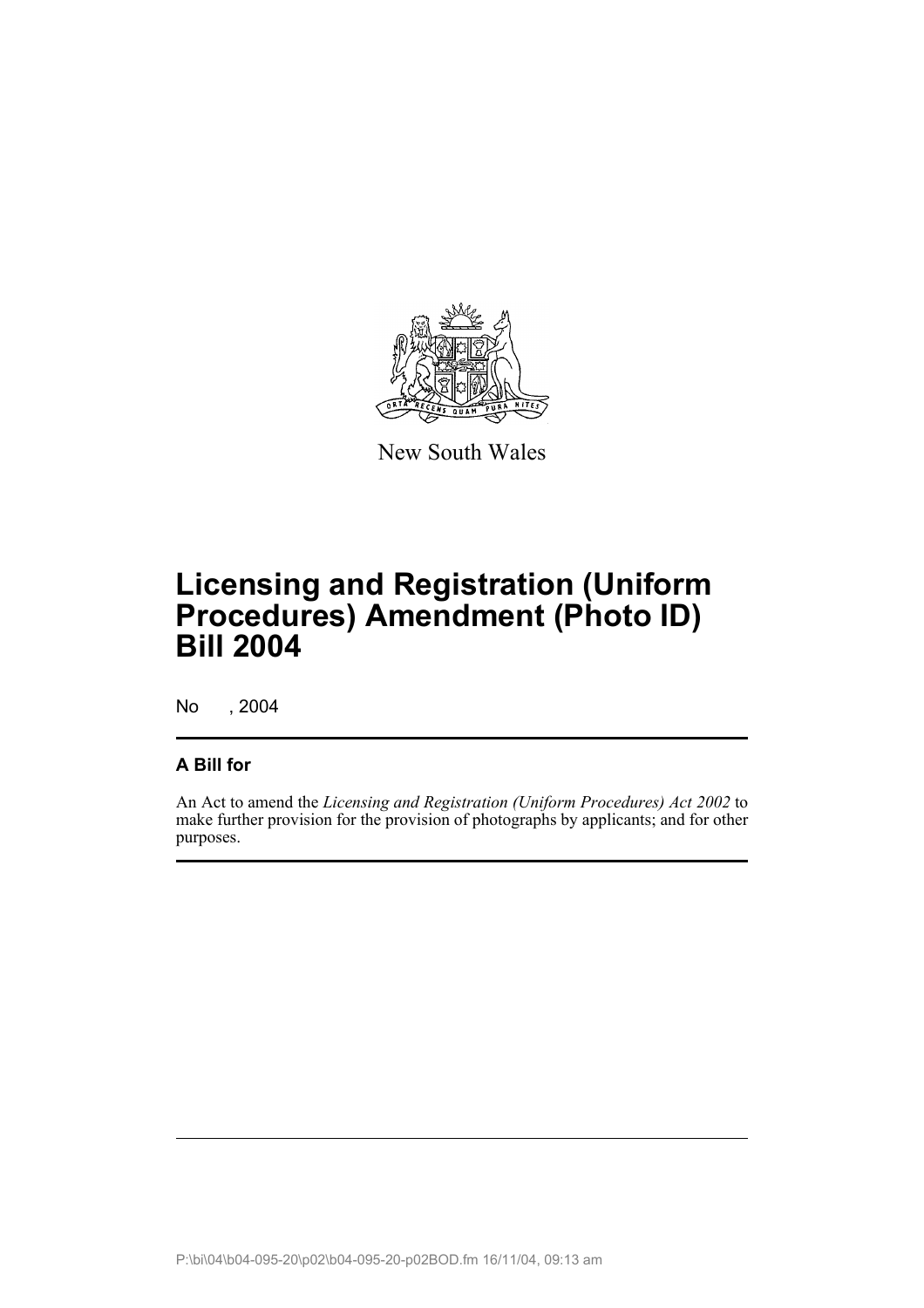|              | The Legislature of New South Wales enacts:                                                           |                |
|--------------|------------------------------------------------------------------------------------------------------|----------------|
| 1            | Name of Act                                                                                          | $\overline{2}$ |
|              | This Act is the Licensing and Registration (Uniform Procedures)<br>Amendment (Photo ID) Act 2004.    | 3<br>4         |
| $\mathbf{2}$ | <b>Commencement</b>                                                                                  | 5              |
|              | This Act commences on a day or days to be appointed by proclamation.                                 | 6              |
| 3            | Amendment of Licensing and Registration (Uniform Procedures) Act<br>2002 No 28                       | 7<br>8         |
|              | The Licensing and Registration (Uniform Procedures) Act 2002 is<br>amended as set out in Schedule 1. | 9<br>10        |
| 4            | Amendment of Road Transport (Driver Licensing) Act 1998 No 99                                        | 11             |
|              | The Road Transport (Driver Licensing) Act 1998 is amended as set out<br>in Schedule 2.               | 12<br>13       |
|              |                                                                                                      |                |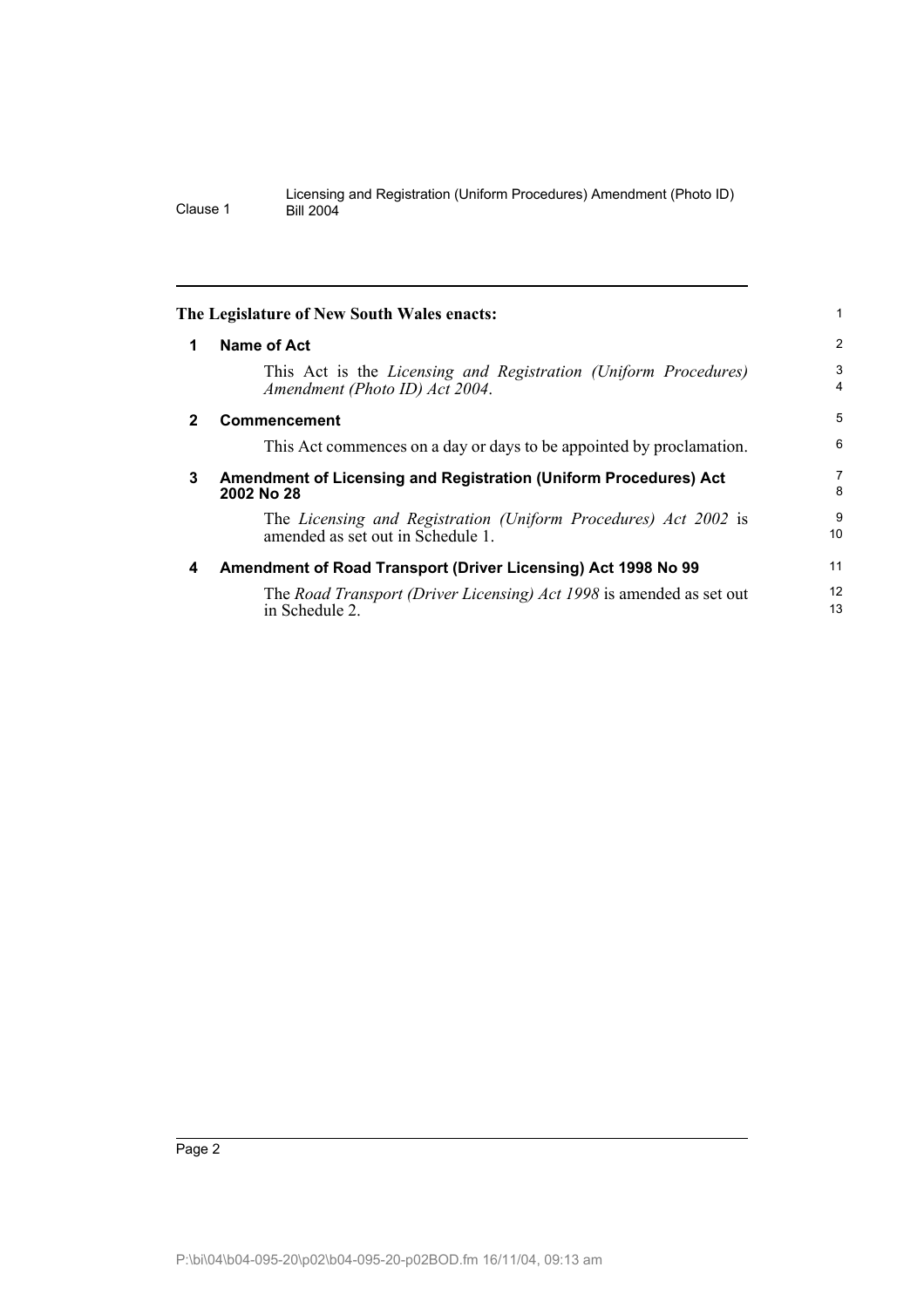Amendment of Licensing and Registration (Uniform Procedures) Act 2002 Schedule 1

## **Schedule 1 Amendment of Licensing and Registration (Uniform Procedures) Act 2002**

|     |         |                   | (Section 3)                                                                                                                                                                                                                          | 4                    |
|-----|---------|-------------------|--------------------------------------------------------------------------------------------------------------------------------------------------------------------------------------------------------------------------------------|----------------------|
| [1] |         | <b>Section 2A</b> |                                                                                                                                                                                                                                      | 5                    |
|     |         |                   | Insert after section 2:                                                                                                                                                                                                              | 6                    |
|     | 2A      | <b>Notes</b>      |                                                                                                                                                                                                                                      | 7                    |
|     |         |                   | Notes included in this Act do not form part of this Act.                                                                                                                                                                             | 8                    |
| [2] |         |                   | Section 14 Provision of further information and supporting evidence                                                                                                                                                                  | $\boldsymbol{9}$     |
|     |         |                   | Insert after section $14(1)$ :                                                                                                                                                                                                       | 10                   |
|     |         |                   | Note. Part 4A makes special provision for photographic identification for<br>some licences.                                                                                                                                          | 11<br>12             |
| [3] |         |                   | Section 43 Provision of further information and supporting evidence                                                                                                                                                                  | 13                   |
|     |         |                   | Insert after section 43 $(1)$ :                                                                                                                                                                                                      | 14                   |
|     |         |                   | Note. Part 4A makes special provision for photographic identification for<br>some registration.                                                                                                                                      | 15<br>16             |
| [4] |         |                   | Section 70 Provision of further information and supporting evidence                                                                                                                                                                  | 17                   |
|     |         |                   | Insert after section 70 $(1)$ :                                                                                                                                                                                                      | 18                   |
|     |         |                   | Note. Part 4A makes special provision for photographic identification for<br>some registration.                                                                                                                                      | 19<br>20             |
| [5] | Part 4A |                   |                                                                                                                                                                                                                                      | 21                   |
|     |         |                   | Insert after Part 4:                                                                                                                                                                                                                 | 22                   |
|     |         |                   | Part 4A Special provisions for ID photographs                                                                                                                                                                                        | 23                   |
|     |         | <b>Division 1</b> | <b>Application and interpretation</b>                                                                                                                                                                                                | 24                   |
|     | 80A     |                   | <b>Application of Part</b>                                                                                                                                                                                                           | 25                   |
|     |         | (1)               | This Part applies to a licence or certificate of registration under<br>such of the legislative provisions referred to in Schedules 1, 2 and<br>3 as are referred to in Schedule 3A.                                                  | 26<br>27<br>28       |
|     |         | (2)               | A statutory rule that establishes, amends or repeals a licensing or<br>registration scheme may amend Schedule 3A so as to include,<br>amend or omit any matter arising from the establishment,<br>amendment or repeal of the scheme. | 29<br>30<br>31<br>32 |

Page 3

1  $\overline{2}$ 3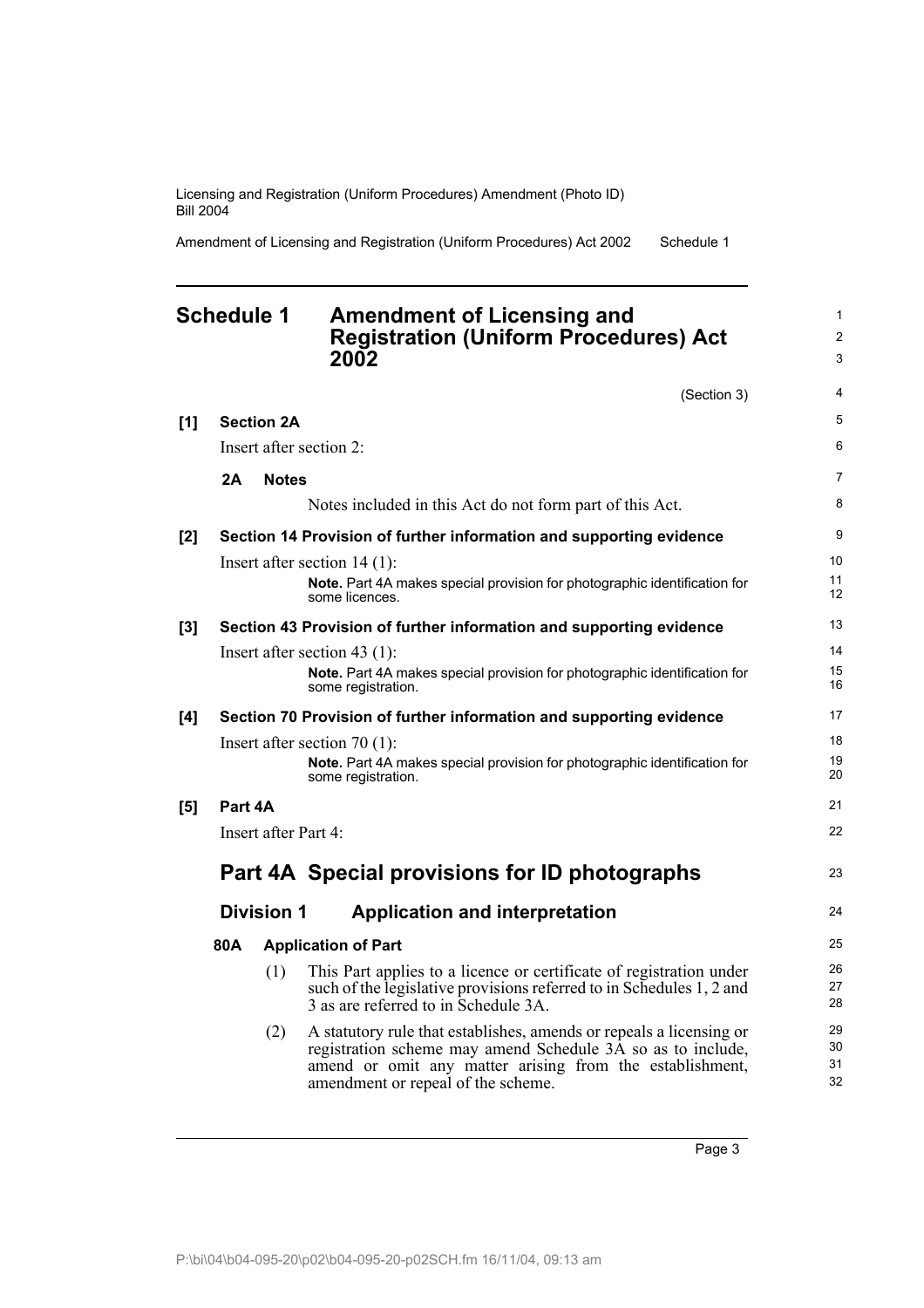Schedule 1 Amendment of Licensing and Registration (Uniform Procedures) Act 2002

#### **80B Interpretation**

(1) In this Part: *applicant* means an applicant under Part 2, 3 or 4 in respect of a licence or certificate of registration to which this Part applies. *Director-General* means the Director-General of the Department of Commerce. *photograph* includes a digitised, electronic or computer generated image, and electronic data and other information used to create or generate a photograph. *RTA* means the Roads and Traffic Authority. (2) Expressions used in this Part have the same meaning as they have in Parts 2, 3 and 4 in respect of the particular licence or certificate of registration to which the use of the expression relates. **Division 2 Photo-access arrangements**

14

### **80C Arrangements for the provision of photographs of applicants**

- (1) The Director-General may enter into the following arrangements (*photo-access arrangements*) to facilitate the provision to licensing and registration authorities of photographs of applicants in connection with applications to which this Part applies:
	- (a) arrangements with the RTA and a licensing or registration authority (a *participating authority*) for the RTA to provide the participating authority on behalf of an applicant with a photograph of the applicant as a means of compliance with a lawful requirement that a photograph of the applicant be provided in connection with the application concerned,
	- (b) arrangements with a person or body (a *service provider*) for the provision by the service provider of information services for or on behalf of the RTA or a participating authority in connection with the arrangements referred to in paragraph (a), being services relating to the collection, processing, disclosure or use of, or provision of access to, information (including photographs).
- (2) A participating authority is entitled to require that a photograph that an applicant is required to provide to the authority in connection with an application to the authority must be provided under and in accordance with the photo-access arrangements.

Page 4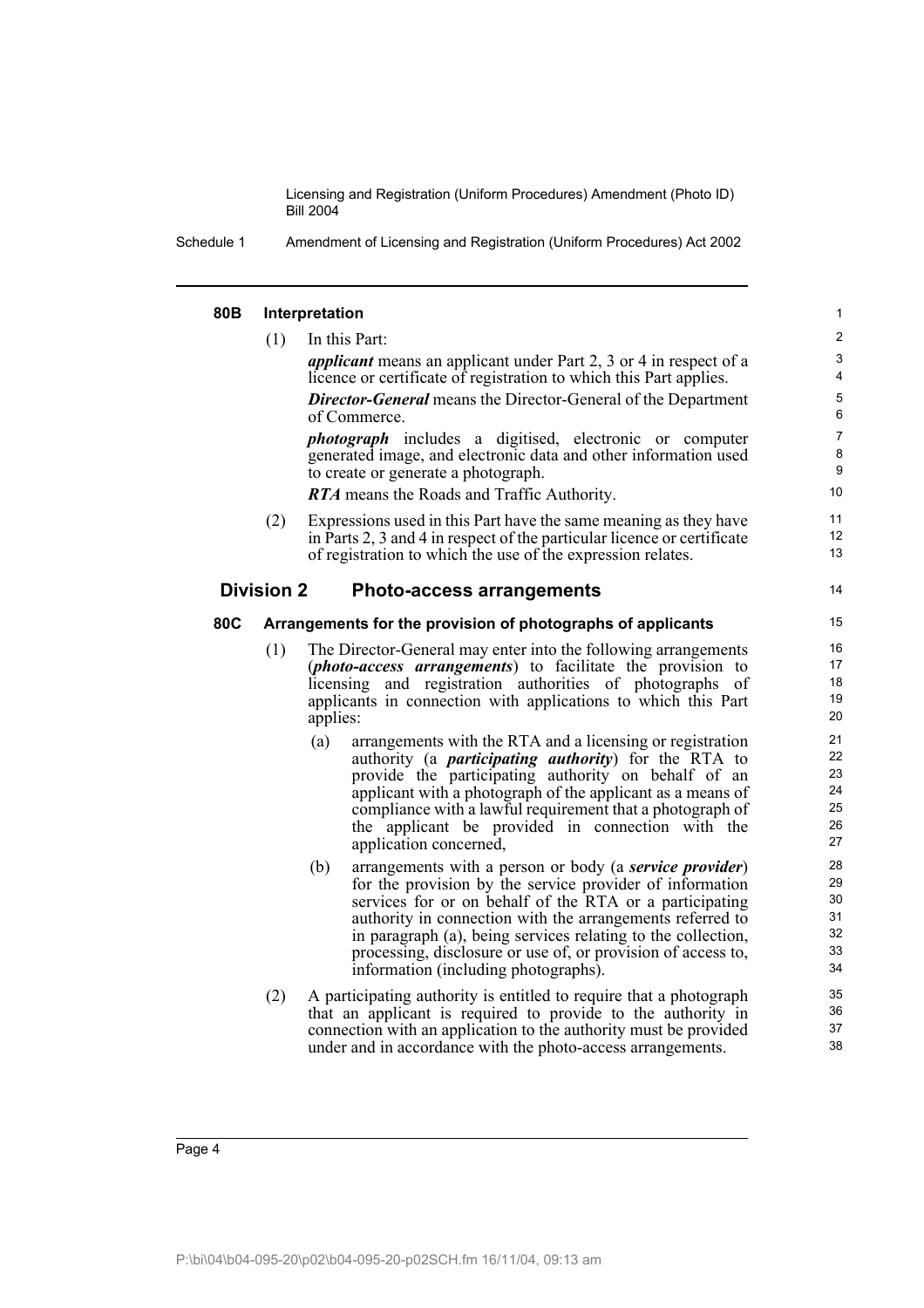Amendment of Licensing and Registration (Uniform Procedures) Act 2002 Schedule 1

(3) The photo-access arrangements must afford an applicant the choice of having a photograph of the applicant provided by means of the provision of an existing photograph already held by the RTA or by means of the provision of a new photograph to be taken by the RTA.

#### **80D What the photo-access arrangements can provide for**

The photo-access arrangements can include provision for or with respect to the following:

- (a) authorising the RTA to take, store, use and provide photographs for the purposes of the arrangements, including photographs already held by the RTA in the exercise of any other functions of the RTA (such as photographs to which Part 5 of the *Road Transport (Driver Licensing) Act 1998* applies),
- (b) authorising the collection of information by the RTA for use in connection with the arrangements, including information to assist the RTA to identify persons whose photographs are to be taken or provided by the RTA,
- (c) authorising the disclosure by the RTA to a participating authority of information (including photographs) held by the RTA, for the purpose of assisting the authority to verify the identity of an applicant,
- (d) authorising the disclosure by a participating authority to the RTA of information (including photographs) held by the participating authority, for the purpose of assisting the RTA to verify the identity of a person whose photograph is to be taken or provided by the RTA under the arrangements,
- (e) providing for the exercise by a service provider for or on behalf of the RTA or a participating authority of any functions of the RTA or participating authority under the arrangements,
- (f) the fees to be paid to the RTA (by a participating authority or applicant) in connection with any service provided by the RTA under the arrangements.

#### **80E Functions for the purposes of photo-access arrangements**

(1) The RTA, participating authorities and service providers are authorised to enter into the photo-access arrangements under this Part.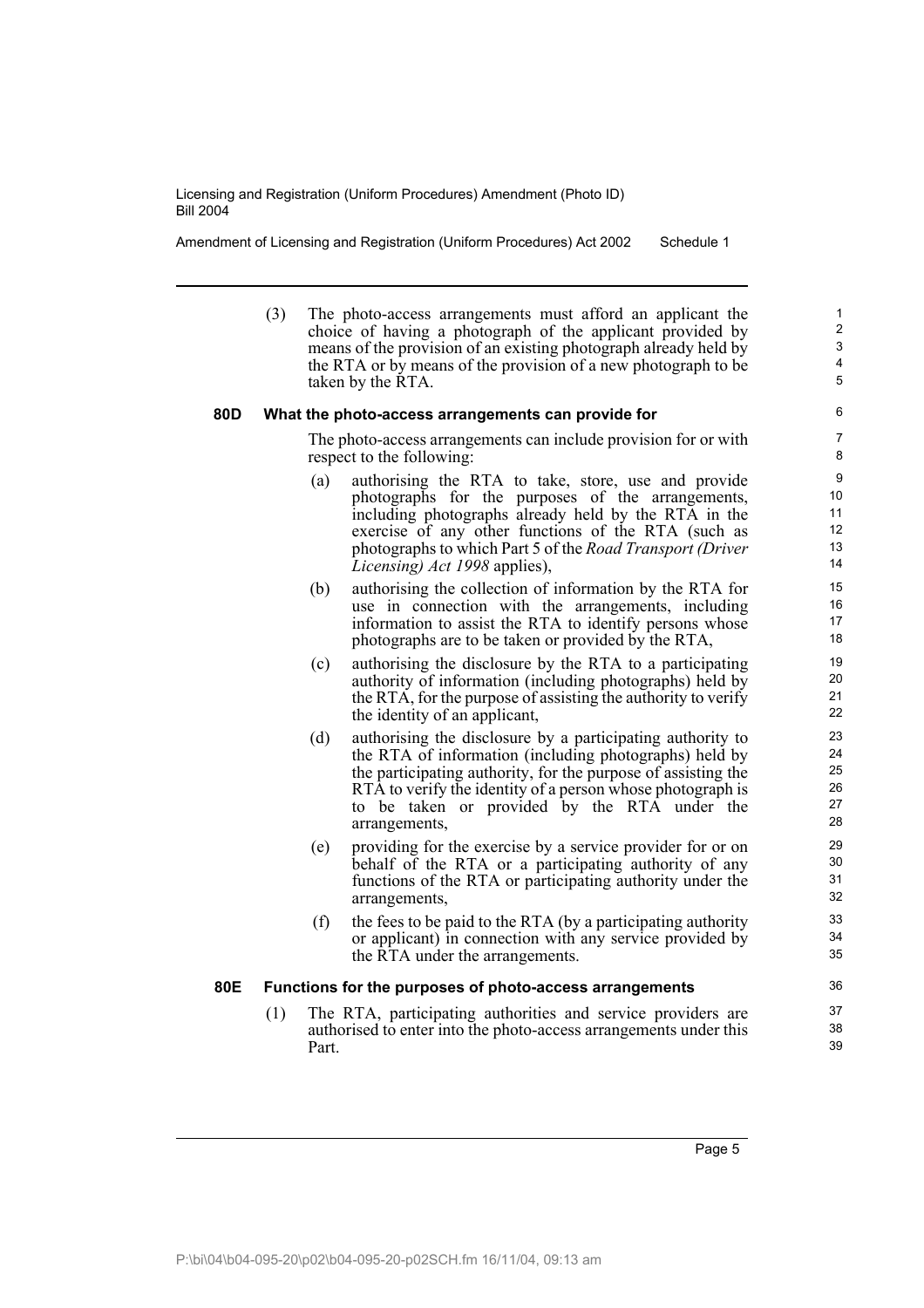- Schedule 1 Amendment of Licensing and Registration (Uniform Procedures) Act 2002
	- (2) The RTA, participating authorities and service providers have and may exercise such functions as are conferred or imposed on them by or under the photo-access arrangements.

28

(3) The RTA is authorised to charge and recover any fees that the photo-access arrangements provide are payable to the RTA. This section does not limit any power of the RTA under the *Transport Administration Act 1988* or otherwise to charge or recover a fee.

#### **80F Participating authorities required to accept photos provided under photo-access arrangements**

- (1) A photograph of an applicant provided under the photo-access arrangements is to be accepted by a participating authority as having been provided by the applicant, unless the authority is permitted under the arrangements to reject the photograph.
- (2) The photo-access arrangements can permit a participating authority to reject a photograph provided under the arrangements but only in the following circumstances:
	- (a) the photograph is not a sufficiently recent photograph, having regard to the need for the photograph to be adequate for use as a means of identification until the end of the period of currency of the licence or certificate of registration concerned,
	- (b) the image quality or other technical qualities of the photograph are not adequate, having regard to any special aspects of the purpose for which the photograph is to be used,
	- (c) the Director-General is satisfied some other good reason exists that justifies rejection of the photograph.

### **Division 3 Security and protection of photographs**

#### **80G Photographs to which Division applies**

This Division applies to the following photographs:

- (a) photographs held by the RTA that have been taken pursuant to the photo-access arrangements (not including photographs kept by the RTA under Part 5 of the *Road Transport (Driver Licensing) Act 1998*),
- (b) photographs held by a participating authority or a service provider that have been provided by the RTA pursuant to the photo-access arrangements, whether those photographs were taken by the RTA pursuant to the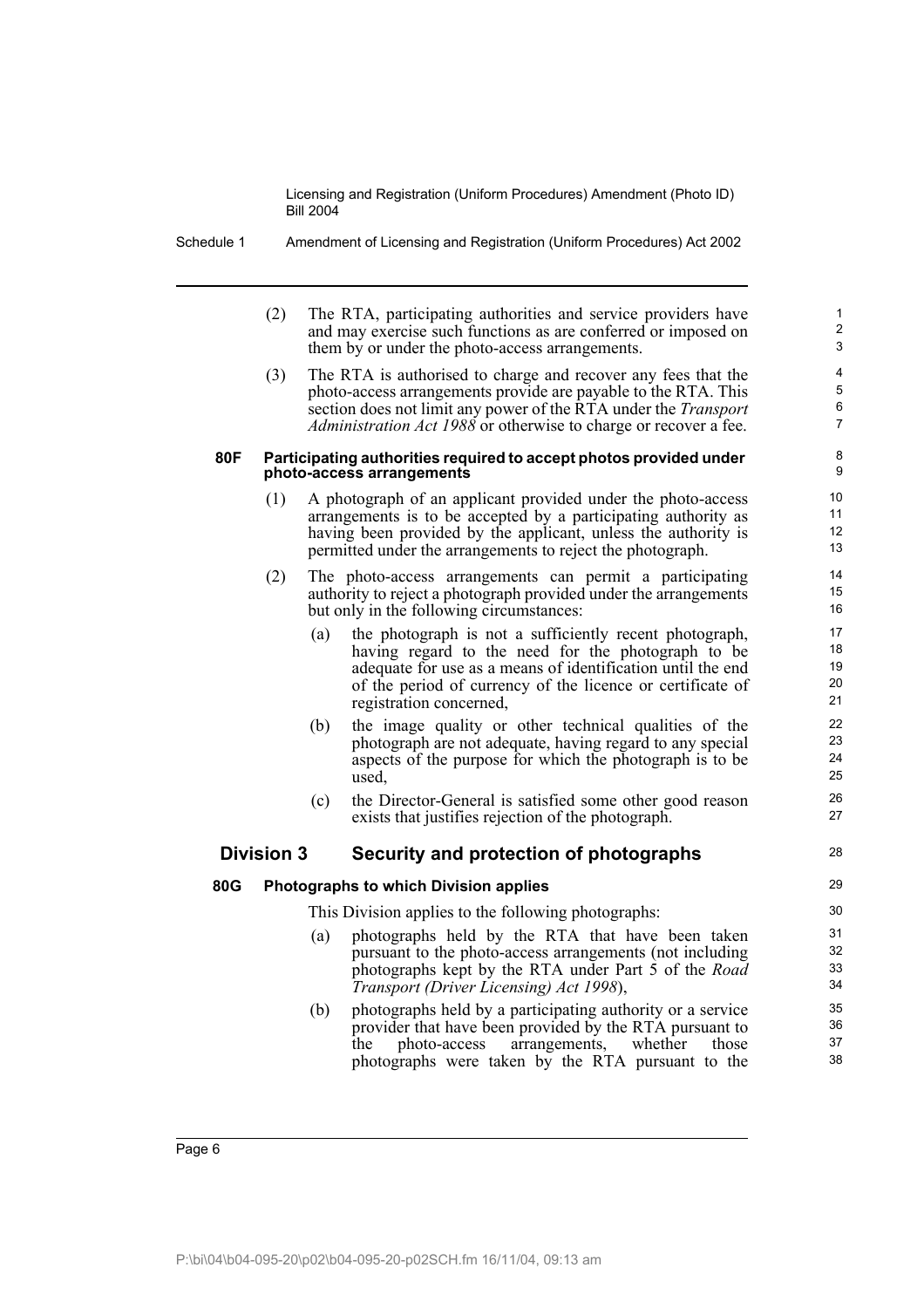Amendment of Licensing and Registration (Uniform Procedures) Act 2002 Schedule 1

arrangements or were photographs kept by the RTA under Part 5 of the *Road Transport (Driver Licensing) Act 1998*.

#### **80H Keeping and use of photographs**

- (1) A photograph to which this Division applies may be kept and used by the RTA, a participating authority or a service provider for one or more of the following purposes only:
	- (a) to assist the RTA to verify the identity of a person whose photograph is to be taken or provided by the RTA under the arrangements or to assist a participating authority to verify the identity of an applicant,
	- (b) to facilitate reproducing the likeness of a person on a licence or certificate of registration in connection with which the photograph was taken or provided,
	- (c) the exercise of any function conferred or imposed by or under the photo-access arrangements,
	- (d) any purpose that is reasonably necessary for the proper exercise of any of the investigative functions of the participating authority or its conduct of any lawful investigation,
	- (e) for the conduct of relevant criminal proceedings, and any investigation relating to or leading to any such proceedings.
- (2) A photograph may be used for a purpose set out in this section at the time that the photograph is provided or taken or at any later time.

#### (3) In this section:

#### *relevant criminal proceedings* means:

- (a) criminal proceedings under the legislation under which a licence or certificate of registration to which this Part applies is issued, or
- (b) proceedings under Division 3 of Part 5 (Forgery and false instrument offences) of the *Crimes Act 1900* in relation to a licence or certificate of registration to which this Part applies.

#### **80I Release of photographs**

(1) The RTA, a participating authority or a service provider must ensure that a photograph to which this Division applies is not released except:

Page 7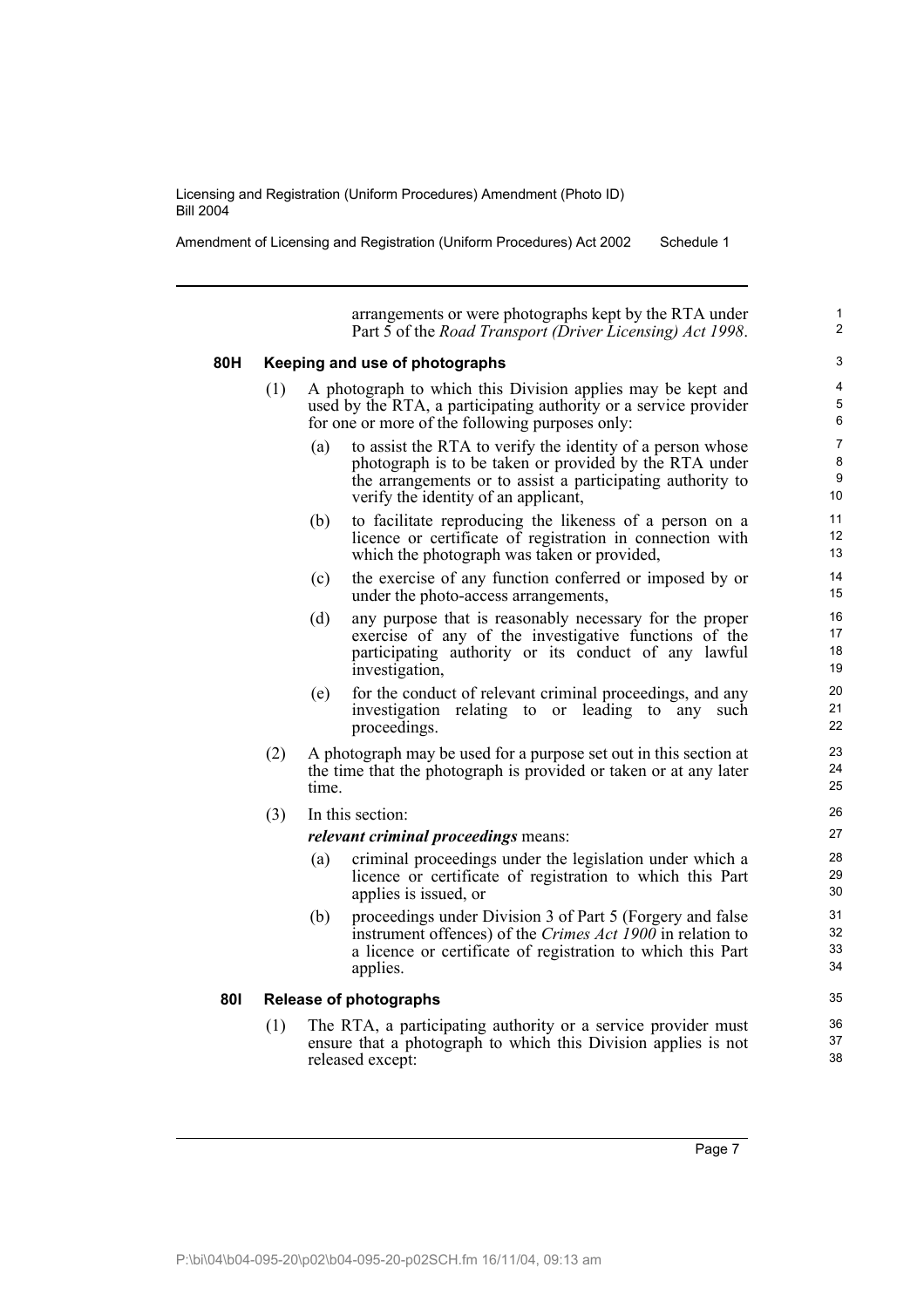Schedule 1 Amendment of Licensing and Registration (Uniform Procedures) Act 2002

(a) in the exercise of any function conferred or imposed by or under the photo-access arrangements, or

- (b) for any purpose that is reasonably necessary for the proper exercise of any of the agency's investigative functions or its conduct of any lawful investigation, or
- (c) for the purposes of the conduct of relevant criminal proceedings (as defined in section 80H), and any investigation relating to or leading to any such proceedings, or
- (d) as provided under any other law, or
- (e) to the person whose likeness is shown in the photograph.
- (2) Any release authorised by subsection (1) (b) or (c) must be in accordance with any protocol approved by the Privacy Commissioner.

#### **80J Access to and alteration of photographs**

Sections 14 (Access to personal information held by agencies) and 15 (Alteration of personal information) of the *Privacy and Personal Information Protection Act 1998* do not apply to a participating authority or service provider in respect of photographs to which this Division applies (without affecting the application of those sections to the RTA).

**Note.** The RTA is the appropriate agency to exercise functions under those sections with respect to the photographs to which this Division applies.

#### **80K Application of privacy principles to private sector service providers**

In the case of a service provider that is not a public sector agency under the *Privacy and Personal Information Protection Act 1998*, the Director-General is not to enter into photo-access arrangements with the service provider unless satisfied that the arrangements make appropriate provision for compliance by the service provider, in connection with its functions under the arrangements, with:

- (a) sections 80H and 80I, and
- (b) such of the information protection principles under the *Privacy and Personal Information Protection Act 1998* as would be applicable to the service provider if the service provider were a public sector agency under that Act.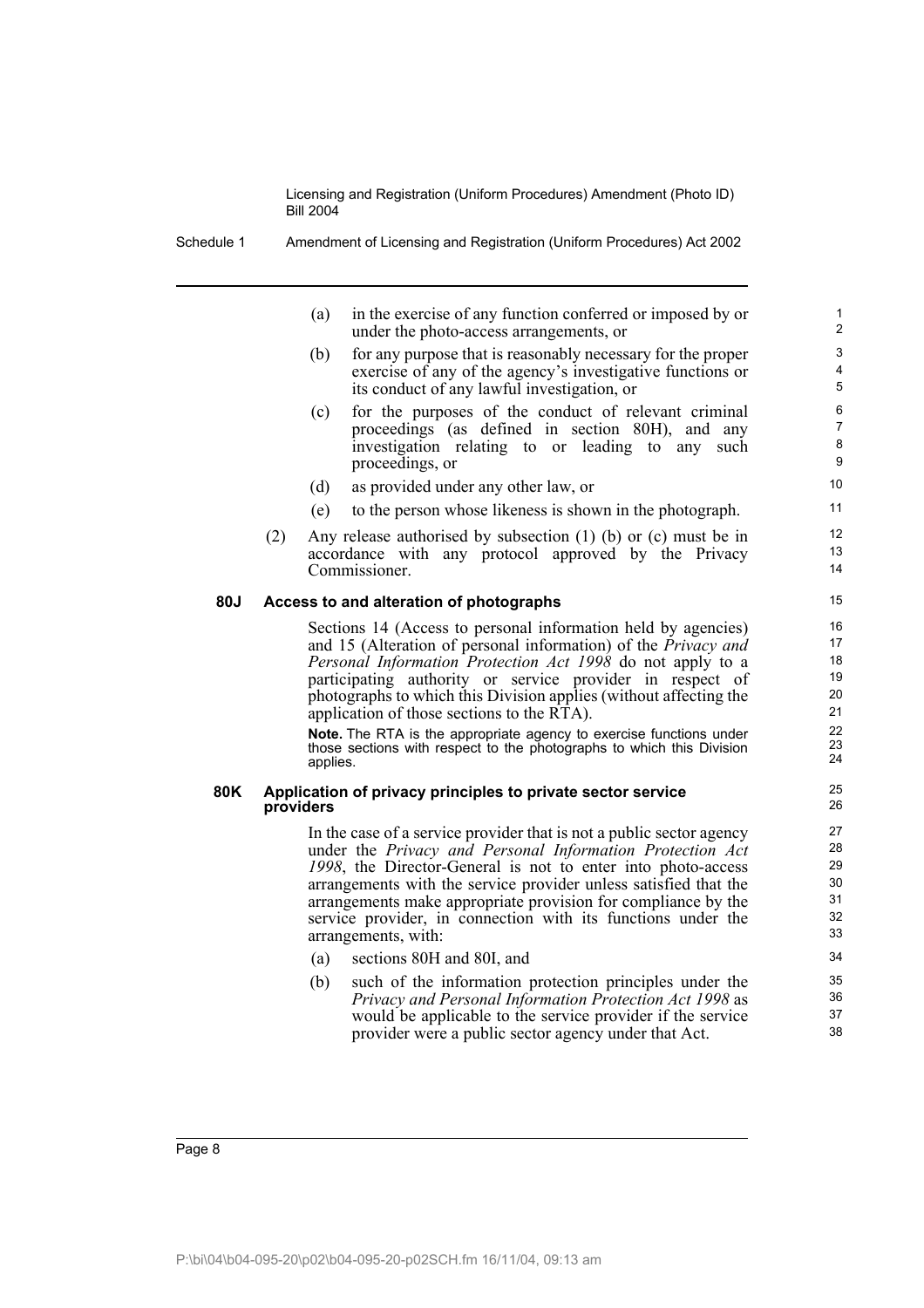| Licensing and Registration (Uniform Procedures) Amendment (Photo ID) |  |
|----------------------------------------------------------------------|--|
| <b>Bill 2004</b>                                                     |  |

Amendment of Licensing and Registration (Uniform Procedures) Act 2002 Schedule 1

| [6] | <b>Schedule 3A</b><br>Insert after Schedule 3: |                                                                                     | 1<br>$\overline{2}$ |
|-----|------------------------------------------------|-------------------------------------------------------------------------------------|---------------------|
|     | <b>Schedule 3A</b>                             | Licences and registration to which<br>Part 4A of Act applies                        | 3<br>4              |
|     |                                                | (Section 80A)                                                                       | 5                   |
|     | <b>Explosives Act 2003</b>                     |                                                                                     | 6                   |
|     | section 11, explosives licence                 |                                                                                     | 7                   |
|     | <b>Home Building Act 1989</b>                  |                                                                                     | 8                   |
|     | section 19 $(1)$ , contractor licence          |                                                                                     | 9                   |
|     |                                                | section 24 $(1)$ (a), tradesperson certificate                                      | 10                  |
|     | section 24 $(1)$ (b), supervisor certificate   |                                                                                     | 11                  |
|     | section 30 $(1)$ , owner-builder permit        |                                                                                     | 12                  |
|     |                                                | section 32A (1), building consultancy licence                                       | 13                  |
|     |                                                | <b>Occupational Health and Safety Regulation 2001</b>                               | 14                  |
|     |                                                | clause 284A (1), accreditation of assessors                                         | 15                  |
|     |                                                | clause 289A (1), certificate of competency to do scheduled work                     | 16                  |
|     |                                                | clause 308A (1) (a), certificate of competency to do formwork                       | 17                  |
|     |                                                | clause 308A (1) (b), certificate of competency to use explosive-powered tools       | 18                  |
|     |                                                | Property, Stock and Business Agents Act 2002                                        | 19                  |
|     |                                                | section $17(1)(a)$ , real estate agent's licence                                    | 20                  |
|     |                                                | section 17 (1) (b), stock and station agent's licence                               | 21                  |
|     |                                                | section 17 $(1)$ (c), business agent's licence                                      | 22                  |
|     |                                                | section $17(1)(d)$ , strata managing agent's licence                                | 23                  |
|     |                                                | section 17 (1) (e), on-site residential property manager's licence                  | 24                  |
|     | section 17 (1) (f), corporation licence        |                                                                                     | 25                  |
|     |                                                | section $17(1)(g)$ , certificate of registration as a real estate salesperson       | 26                  |
|     |                                                | section $17(1)$ (h), certificate of registration as a stock and station salesperson | 27                  |
|     |                                                | section 17 (1) (i), certificate of registration as a business salesperson           | 28                  |
|     |                                                | section 17 (1) (j), certificate of registration as a registered manager             | 29                  |